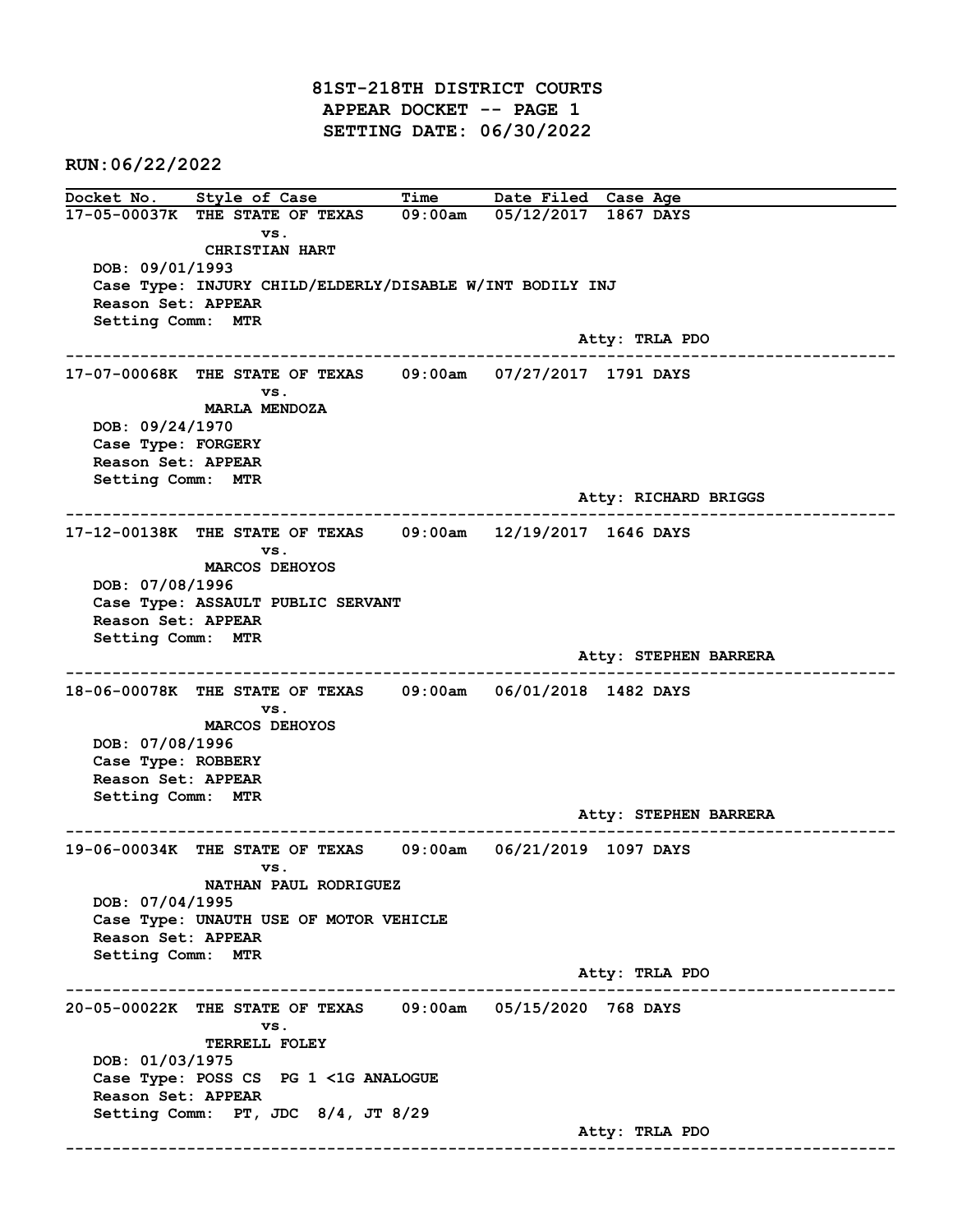81ST-218TH DISTRICT COURTS APPEAR DOCKET -- PAGE 2 SETTING DATE: 06/30/2022

RUN:06/22/2022

Docket No. Style of Case Time Date Filed Case Age 20-05-00025K THE STATE OF TEXAS 09:00am 05/15/2020 768 DAYS vs. TEENA GORECKI DOB: 12/17/1972 Case Type: EVADING ARREST DET W/VEH Reason Set: APPEAR Setting Comm: MTR Atty: RICHARD BRIGGS ------------------------------------------------------------------------------------------------------------------------ 20-05-00030K THE STATE OF TEXAS 09:00am 05/15/2020 768 DAYS vs. TRISHA URRUTIA DOB: 12/22/1998 Case Type: POSS CS PG 1 >= 1G<4G ANALOGUE Reason Set: APPEAR Setting Comm: PT, JDC 8/4, JT 8/29 Atty: RICHARD BRIGGS ------------------------------------------------------------------------------------------------------------------------ 20-05-00031K THE STATE OF TEXAS 09:00am 05/15/2020 768 DAYS vs. JOAH HERNANDEZ DOB: 08/31/1999 Case Type: BURGLARY OF HABITATION Reason Set: APPEAR Setting Comm: BENCH TRIAL Atty: STEPHEN BARRERA ------------------------------------------------------------------------------------------------------------------------ 20-08-00069K THE STATE OF TEXAS 09:00am 08/28/2020 663 DAYS vs. ALBERT FARIAS JR. DOB: 11/05/1978 Case Type: AGG ROBBERY Reason Set: APPEAR Setting Comm: PT, JDC 8/4, JT 8/29 Atty: JENNIFER TAPIA ------------------------------------------------------------------------------------------------------------------------ 20-08-00070K THE STATE OF TEXAS 09:00am 08/28/2020 663 DAYS vs. TERRELL DASHAE FOLEY DOB: 01/03/1975 Case Type: POSS CS PG 1 <1G ANALOGUE Reason Set: APPEAR Setting Comm: PT, JDC 8/4, JT 8/29 Atty: TRLA PDO ------------------------------------------------------------------------------------------------------------------------ 20-08-00074K THE STATE OF TEXAS 09:00am 08/28/2020 663 DAYS vs. TRISHA THOMASA URRUTIA DOB: 12/22/1998 Case Type: AGG ROBBERY Reason Set: APPEAR Setting Comm: PT, JDC 8/4, JT 8/29 Atty: RICHARD BRIGGS ------------------------------------------------------------------------------------------------------------------------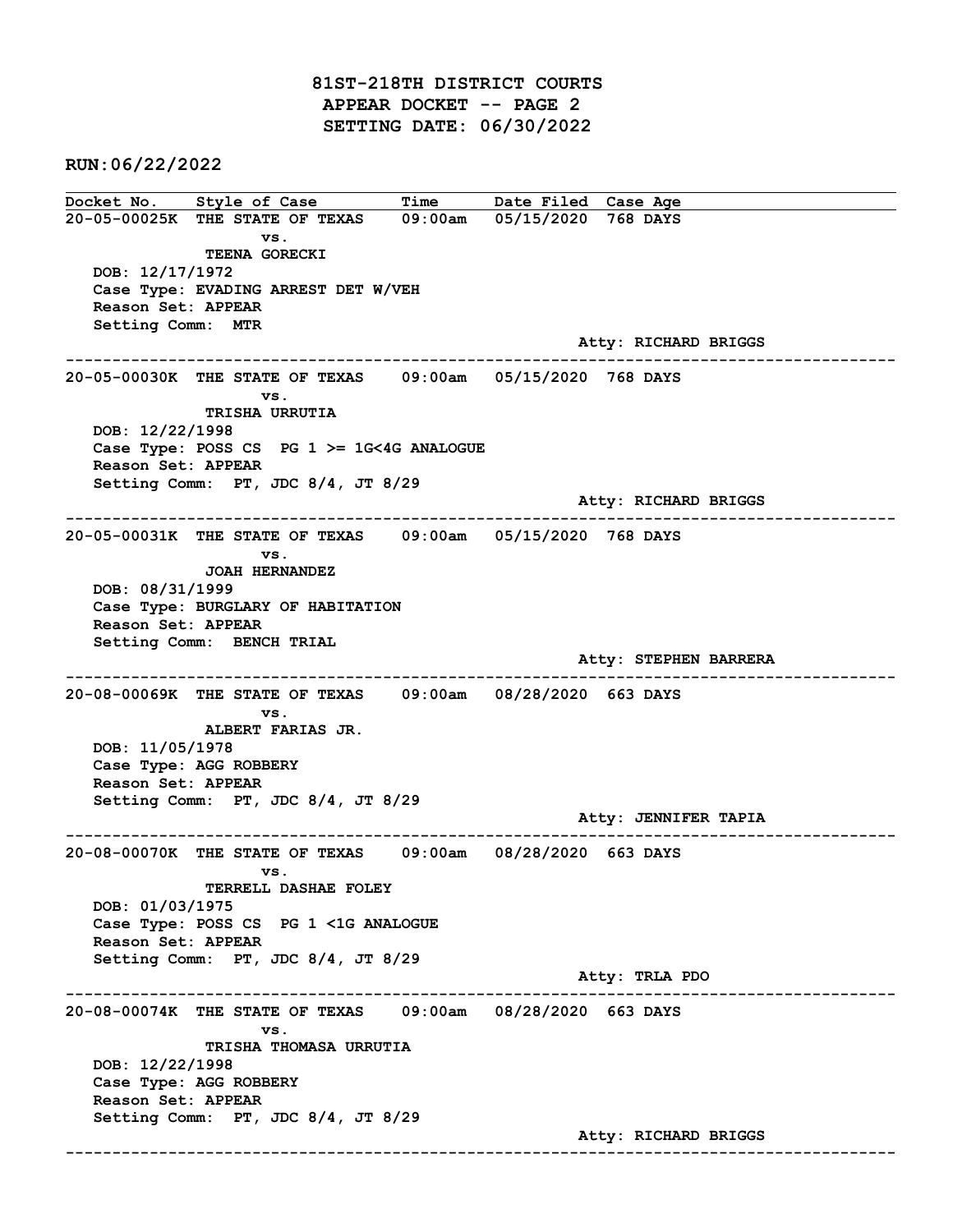81ST-218TH DISTRICT COURTS APPEAR DOCKET -- PAGE 3 SETTING DATE: 06/30/2022

RUN:06/22/2022

Docket No. Style of Case Time Date Filed Case Age 21-05-00052K THE STATE OF TEXAS 09:00am 05/28/2021 390 DAYS vs. DOUGLAS DWAYNE ROSE DOB: 11/09/1975 Case Type: ASSAULT FAM/HOUSE MEM IMPEDE BREATH/CIRCULAT Reason Set: APPEAR Setting Comm: PT, JDC 8/4, JT 8/29 Atty: TRLA PDO ------------------------------------------------------------------------------------------------------------------------ 21-07-00077K THE STATE OF TEXAS 09:00am 07/01/2021 356 DAYS vs. JOSHUA OSUNA DOB: 08/04/1985 Case Type: BURGLARY OF BUILDING Reason Set: APPEAR Setting Comm: PT, JDC 8/4, JT 8/29 Atty: TRLA PDO ------------------------------------------------------------------------------------------------------------------------ 21-09-00081K THE STATE OF TEXAS 09:00am 09/10/2021 285 DAYS vs. COURTNEY MARIE CISNEROS DOB: 08/30/1981 Case Type: THEFT PROP >=\$2,500<\$30K Reason Set: APPEAR Setting Comm: PT, JDC 8/4, JT 8/29 Atty: STEPHEN BARRERA ------------------------------------------------------------------------------------------------------------------------ 21-09-00089K THE STATE OF TEXAS 09:00am 09/10/2021 285 DAYS vs. TYLER REYNOLDS DOB: 11/13/1995 Case Type: BURGLARY OF HABITATION Reason Set: APPEAR Setting Comm: PT, JDC 8/4, JT 8/29 Atty: RICHARD BRIGGS ------------------------------------------------------------------------------------------------------------------------ 21-09-00090K THE STATE OF TEXAS 09:00am 09/10/2021 285 DAYS vs. JESSE JOE SALINAS DOB: 03/17/1980 Case Type: AGG ASSAULT CAUSES SERIOUS BODILY INJ Reason Set: APPEAR Setting Comm: PT, JDC 8/4, JT 8/29 Atty: TRLA PDO ------------------------------------------------------------------------------------------------------------------------ 21-11-00098K THE STATE OF TEXAS 09:00am 11/05/2021 229 DAYS vs. LUKE LOPEZ DOB: 01/29/2003 Case Type: POSS CS PG 1 <1G Reason Set: APPEAR Setting Comm: MTR and the control of the control of the control of the control of the control of the control of the control of the control of the control of the control of the control of the control of the control of the control of the cont ------------------------------------------------------------------------------------------------------------------------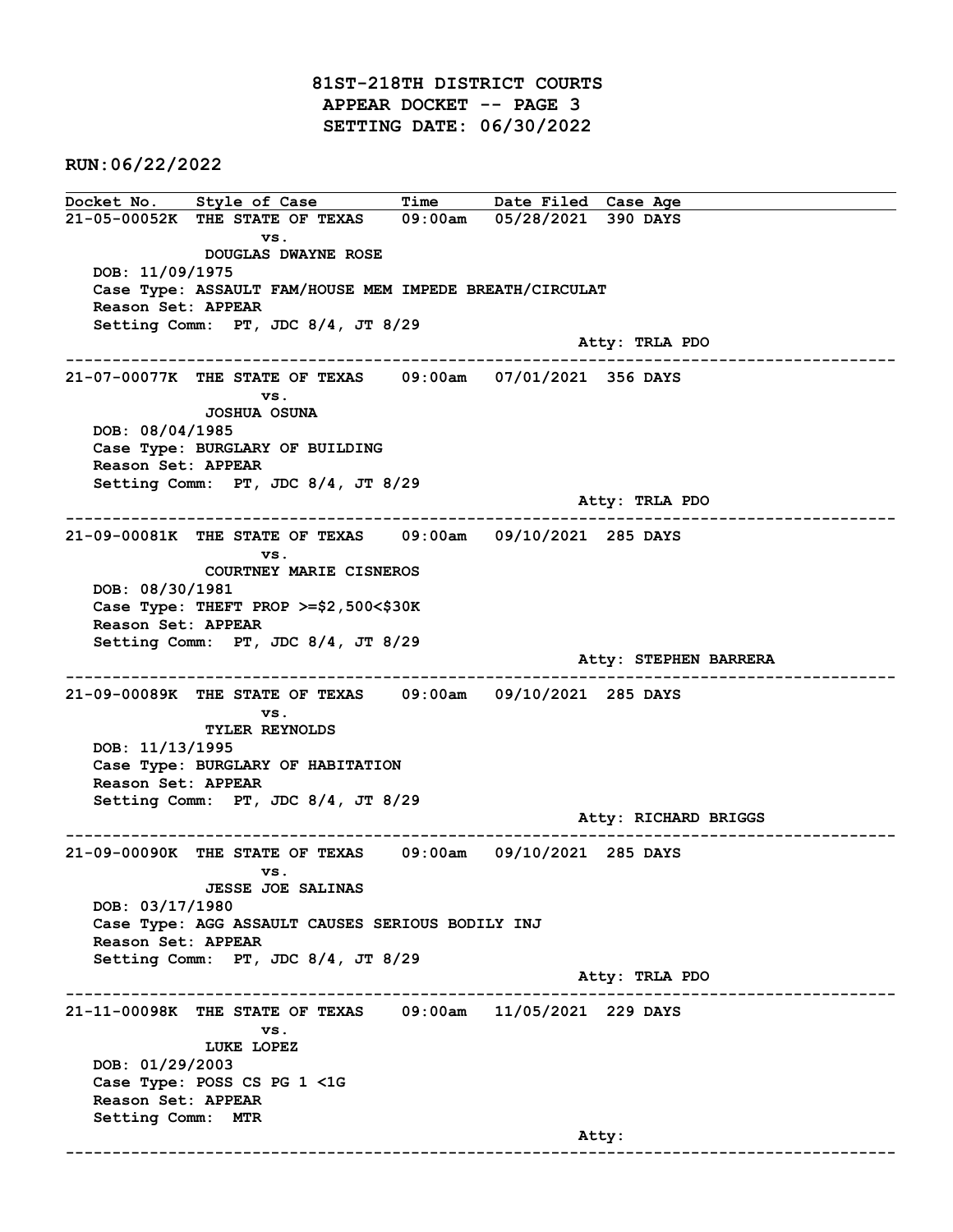81ST-218TH DISTRICT COURTS APPEAR DOCKET -- PAGE 4 SETTING DATE: 06/30/2022

RUN:06/22/2022

Docket No. Style of Case Time Date Filed Case Age 22-01-00002K THE STATE OF TEXAS 09:00am 01/18/2022 155 DAYS vs. JOE BRAVO DOB: 09/03/1990 Case Type: AGG ASSAULT W/DEADLY WEAPON Reason Set: APPEAR Setting Comm: PT, JDC 8/4, JT 8/29 Atty: TRLA PDO ------------------------------------------------------------------------------------------------------------------------ 22-01-00003K THE STATE OF TEXAS 09:00am 01/18/2022 155 DAYS vs. SANTANA ESPINOZA DOB: 01/07/1993 Case Type: AGG ASSAULT W/DEADLY WEAPON Reason Set: APPEAR Setting Comm: PT \*\*WEBEX\*\*, JDC 8/4, JT 8/29 Atty: JENNIFER TAPIA ------------------------------------------------------------------------------------------------------------------------ 22-01-00004K THE STATE OF TEXAS 09:00am 01/18/2022 155 DAYS vs. NOE ZUNIGA ESTRADA DOB: 08/29/1965 Case Type: ASSAULT FAMILY/HOUSEHOLD MEMBER PREV CONV IAT Reason Set: APPEAR Setting Comm: PT, JDC 8/4, JT 8/29 Atty: TRLA PDO ------------------------------------------------------------------------------------------------------------------------ 22-01-00009K THE STATE OF TEXAS 09:00am 01/18/2022 155 DAYS vs. NICHOLAS NEAVES DOB: 01/16/1995 Case Type: AGG ASSLT W/DEADLY WEAPON Reason Set: APPEAR Setting Comm: PT, JDC 8/4, JT 8/29 Atty: ADRIAN PEREZ ------------------------------------------------------------------------------------------------------------------------ 22-01-00011K THE STATE OF TEXAS 09:00am 01/18/2022 155 DAYS vs. DYLAN JEFFERSON JENKINS DOB: 07/13/2003 Case Type: EVADING ARREST DETENTION W/VEH Reason Set: APPEAR Setting Comm: PLEA; JT 7/11 Atty: TRLA PDO ------------------------------------------------------------------------------------------------------------------------ 22-01-00012K THE STATE OF TEXAS 09:00am 01/18/2022 155 DAYS vs. JEREMIAH J. RICHARDSON DOB: 10/05/2002 Case Type: SEXUAL ASSLT CHILD Reason Set: APPEAR Setting Comm: PT, JDC 8/4, JT 8/29 Atty: ADRIAN PEREZ ------------------------------------------------------------------------------------------------------------------------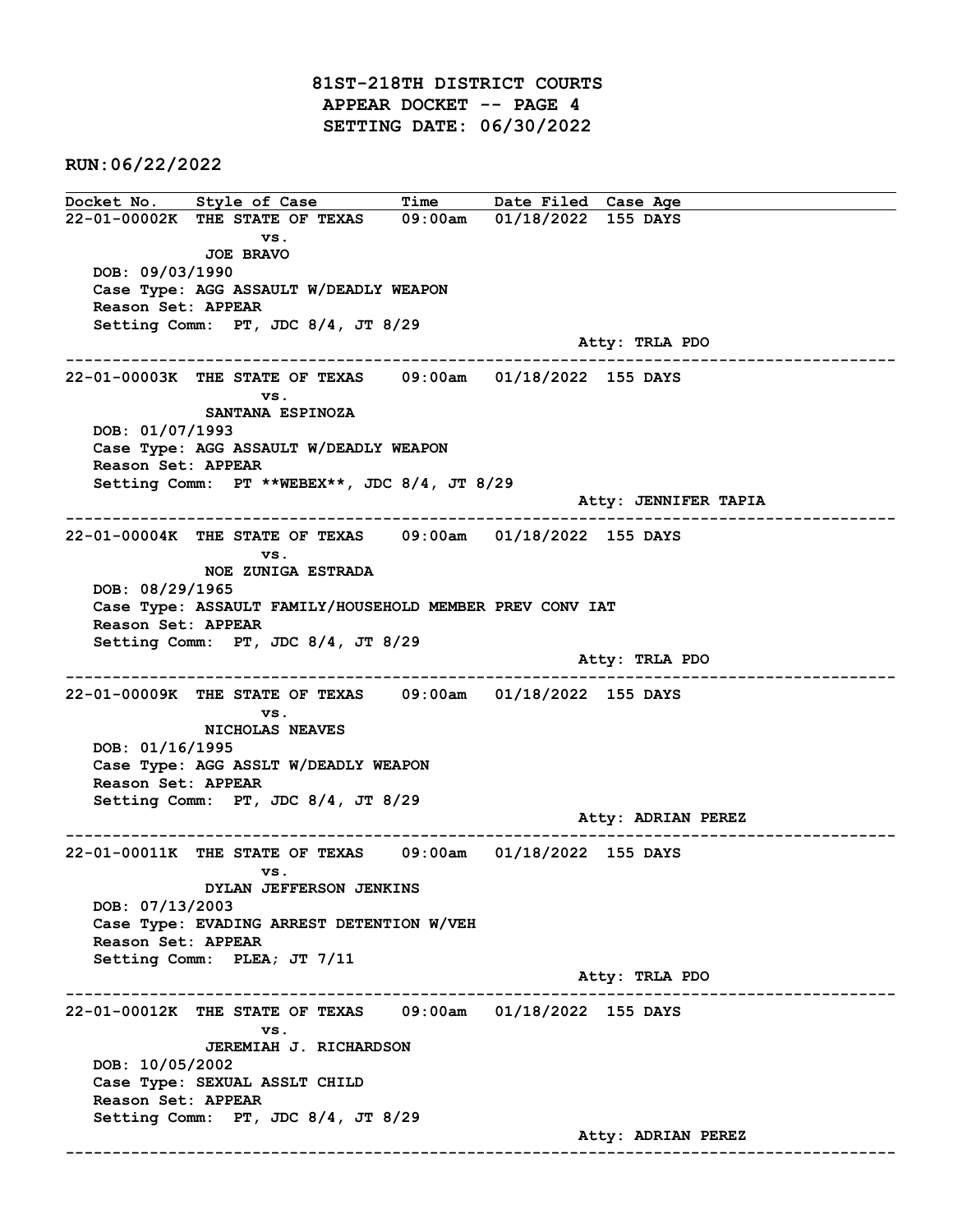81ST-218TH DISTRICT COURTS APPEAR DOCKET -- PAGE 5 SETTING DATE: 06/30/2022

RUN:06/22/2022

Docket No. Style of Case Time Date Filed Case Age 22-01-00013K THE STATE OF TEXAS 09:00am 01/18/2022 155 DAYS vs. VINCENT F. RODRIGUEZ DOB: 04/12/1976 Case Type: AGG ASSAULT W/DEADLY WEAPON Reason Set: APPEAR Setting Comm: PT \*\*EDEN FACILITY\*\*, JDC 8/4, JT 8/29 Atty: RICHARD BRIGGS ------------------------------------------------------------------------------------------------------------------------ 22-01-00016K THE STATE OF TEXAS 09:00am 01/18/2022 155 DAYS vs. TYLER REYNOLDS DOB: 11/13/1995 Case Type: POSS CS PG 1 <1G Reason Set: APPEAR Setting Comm: PT, JDC 8/4, JT 8/29 Atty: RICHARD BRIGGS ------------------------------------------------------------------------------------------------------------------------ 22-03-00025K THE STATE OF TEXAS 09:00am 03/11/2022 103 DAYS vs. JOHN ALEMAN JR. DOB: Case Type: CRIMINAL MISCHIEF >=\$2,500<\$30K Reason Set: APPEAR Setting Comm: PT, JDC 8/4, JT 8/29 Atty: TRLA PDO ------------------------------------------------------------------------------------------------------------------------ 22-03-00026K THE STATE OF TEXAS 09:00am 03/11/2022 103 DAYS vs. ERIC JASON GARZA DOB: Case Type: AGG SEXUAL ASSAULT CHILD Reason Set: APPEAR Setting Comm: PT, JDC 8/4, JT 8/29 Atty: STEPHEN BARRERA ------------------------------------------------------------------------------------------------------------------------ 22-03-00027K THE STATE OF TEXAS 09:00am 03/11/2022 103 DAYS vs. BROOKE K. OVERSTREET DOB: 04/23/1996 Case Type: ABANDON/ENDANGER CHILD W/ INTENT TO RETURN Reason Set: APPEAR Setting Comm: PT, JDC 8/4, JT 8/29 Atty: TRLA PDO ------------------------------------------------------------------------------------------------------------------------ 22-03-00028K THE STATE OF TEXAS 09:00am 03/11/2022 103 DAYS vs. MARK RUBEN SANCHEZ DOB: 06/10/1995 Case Type: ABANDON ENDANGER CHILD W/INTENT TO RETURN Reason Set: APPEAR Setting Comm: PT, JDC 8/4, JT 8/29 Atty: RICHARD BRIGGS ------------------------------------------------------------------------------------------------------------------------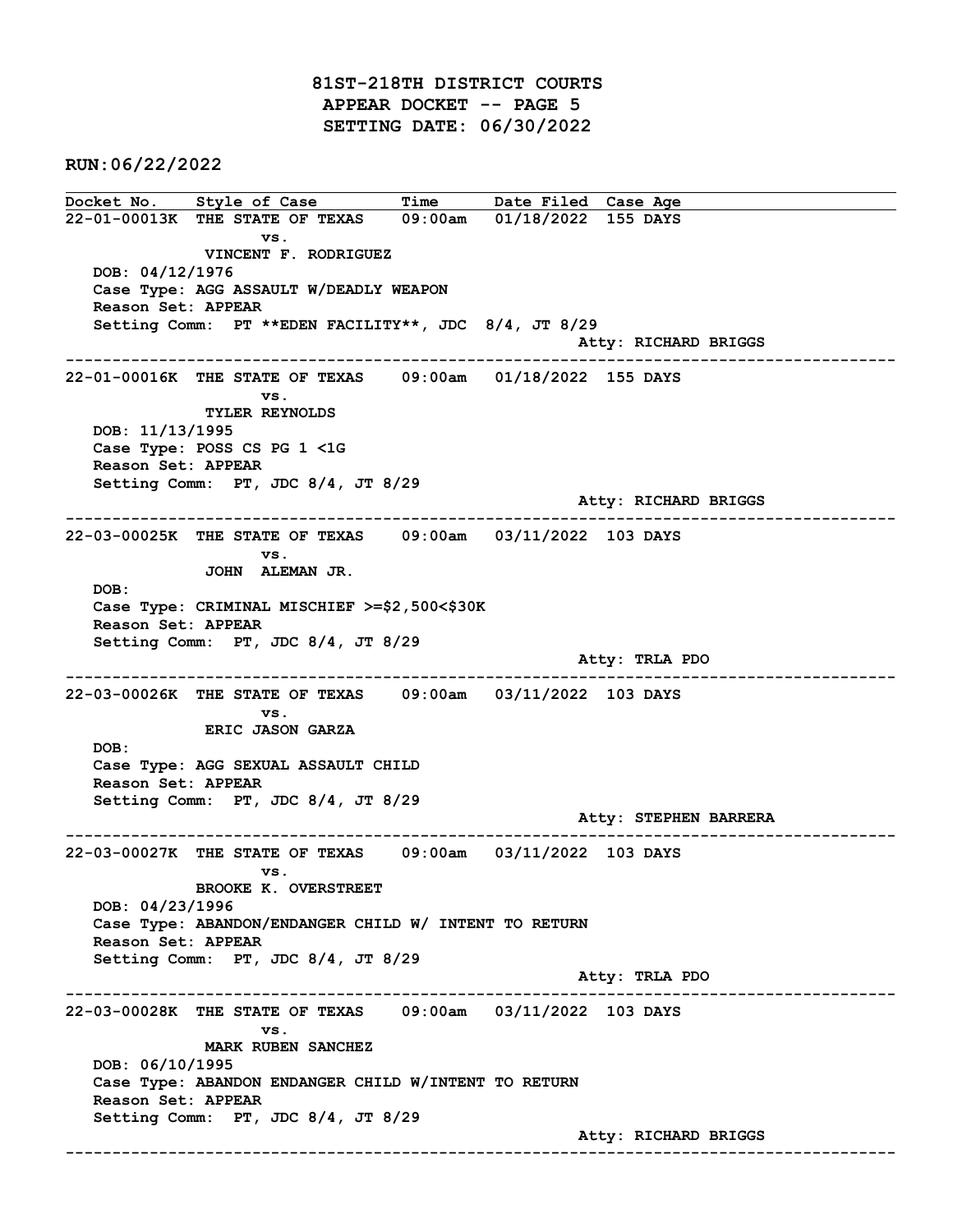81ST-218TH DISTRICT COURTS APPEAR DOCKET -- PAGE 6 SETTING DATE: 06/30/2022

RUN:06/22/2022

Docket No. Style of Case Time Date Filed Case Age 22-03-00029K THE STATE OF TEXAS 09:00am 03/11/2022 103 DAYS vs. ANGEL LEE REYES DOB: 06/27/1989 Case Type: POSS CS PG 1 <1G Reason Set: APPEAR Setting Comm: PT, JDC 8/4, JT 8/29 Atty: TRLA PDO ------------------------------------------------------------------------------------------------------------------------ 22-03-00038K THE STATE OF TEXAS 09:00am 03/11/2022 103 DAYS vs. KEVIN LEE GUSTAFSON DOB: 06/12/1985 Case Type: POSS CS PG 1 <1G Reason Set: APPEAR Setting Comm: PT, JDC 8/4, JT 8/29 Atty: ROBERT (BOBBY) BARRERA ------------------------------------------------------------------------------------------------------------------------ 22-03-00045K THE STATE OF TEXAS 09:00am 03/11/2022 103 DAYS vs. HENRY B. VALDONADO, JR. DOB: 05/15/1981 Case Type: ASSAULT FAM/HOUSE MEM IMPEDE BREATH/CIRCULAT Reason Set: APPEAR Setting Comm: PT, JDC 8/4, JT 8/29 Atty: RICHARD BRIGGS ------------------------------------------------------------------------------------------------------------------------ 22-06-00050K THE STATE OF TEXAS 09:00am 06/03/2022 19 DAYS vs. THOMAS R. RAGSDALE JR. DOB: 06/12/1995 Case Type: AGG ROBBERY Reason Set: APPEAR Setting Comm: PT, JDC 8/4, JT 8/29 Atty: ROBERT FLYNN ------------------------------------------------------------------------------------------------------------------------ 22-06-00051K THE STATE OF TEXAS 09:00am 06/03/2022 19 DAYS vs. JESSE JOE SALINAS DOB: 03/17/1980 Case Type: AGG ASSLT W/DEADLY WEAPON Reason Set: APPEAR Setting Comm: PT, JDC 8/4, JT 8/29 Atty: ANDRES CEDILLOS ------------------------------------------------------------------------------------------------------------------------ 22-06-00052K THE STATE OF TEXAS 09:00am 06/03/2022 19 DAYS vs. ISAAC N. SOLIZ DOB: 11/10/2003 Case Type: AGG ROBBERY Reason Set: APPEAR Setting Comm: PT, JDC 8/4, JT 8/29 Atty: RICHARD BRIGGS ------------------------------------------------------------------------------------------------------------------------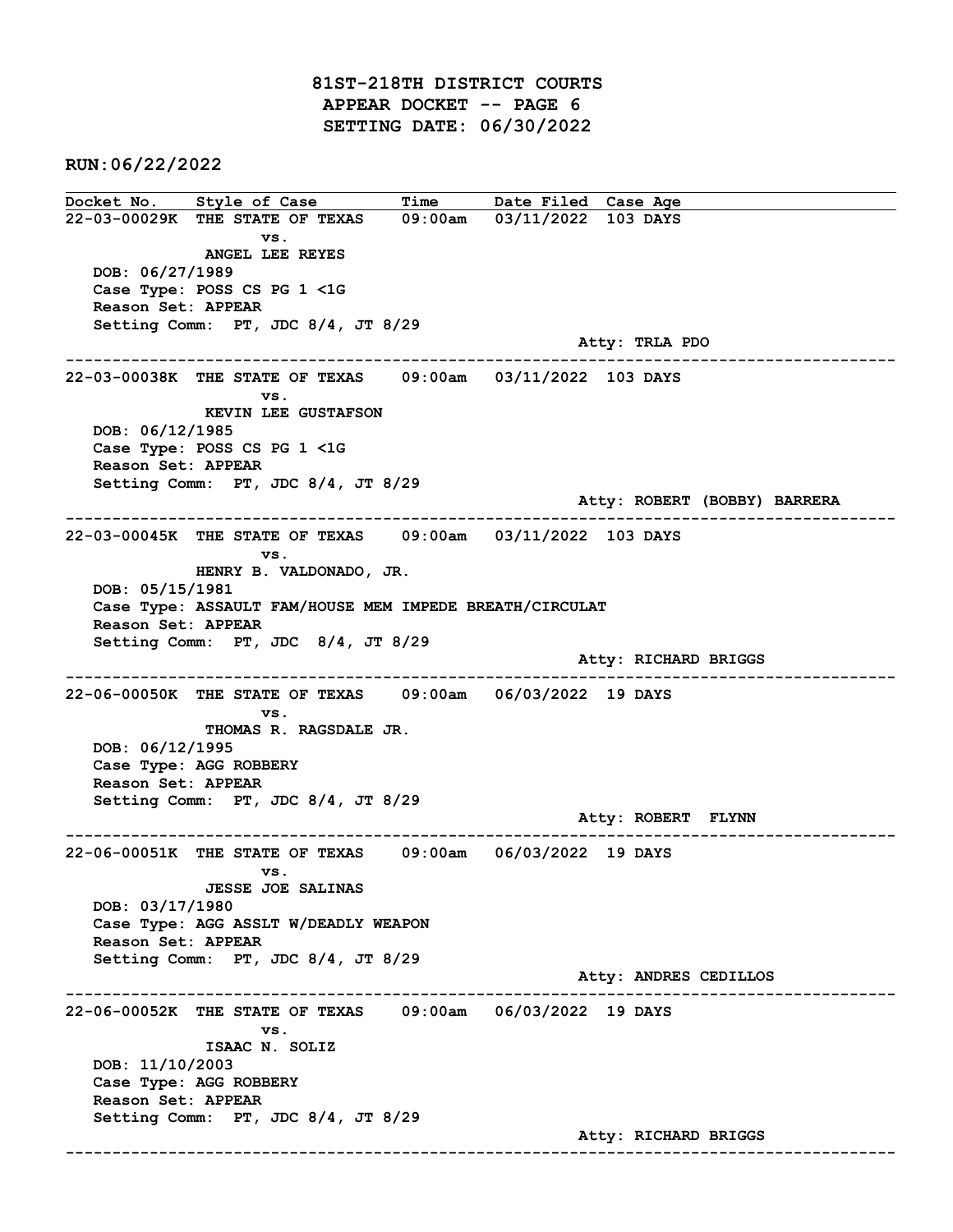81ST-218TH DISTRICT COURTS APPEAR DOCKET -- PAGE 7 SETTING DATE: 06/30/2022

RUN:06/22/2022

Docket No. Style of Case Time Date Filed Case Age 22-06-00053K THE STATE OF TEXAS 09:00am 06/03/2022 19 DAYS vs. EMILY M. HERNANDEZ DOB: 01/25/1981 Case Type: MAN DEL CS PG 1 >=4G<200G Reason Set: APPEAR Setting Comm: PT, JDC 8/4, JT 8/29 Atty: RICHARD BRIGGS ------------------------------------------------------------------------------------------------------------------------ 22-06-00055K THE STATE OF TEXAS 09:00am 06/03/2022 19 DAYS vs. EMILY P. CAVASOS DOB: 05/28/1997 Case Type: EVADING ARREST DET W/VEH Reason Set: APPEAR Setting Comm: PT, JDC 8/4, JT 8/29 Atty: RICHARD BRIGGS ------------------------------------------------------------------------------------------------------------------------ 22-06-00057K THE STATE OF TEXAS 09:00am 06/03/2022 19 DAYS vs. CHUCK A. DOMINGUEZ DOB: 01/19/1979 Case Type: ASSAULT PUBLIC SERVANT Reason Set: APPEAR Setting Comm: PT, JDC 8/4, JT 8/29 Atty: ANDRES CEDILLOS ------------------------------------------------------------------------------------------------------------------------ 22-06-00059K THE STATE OF TEXAS 09:00am 06/03/2022 19 DAYS vs. SAMUEL R. KERLICK DOB: 09/05/1991 Case Type: AGG ASSAULT W/DEADLY WEAPON Reason Set: APPEAR Setting Comm: PT, JDC 8/4, JT 8/29 Atty: MONICA KHIRALLAH ------------------------------------------------------------------------------------------------------------------------ 22-06-00060K THE STATE OF TEXAS 09:00am 06/03/2022 19 DAYS vs. RUSSEL K. LOPEZ DOB: 08/24/1981 Case Type: EVADING ARREST DETENTION W/VEH Reason Set: APPEAR Setting Comm: PT, JDC 8/4, JT 8/29 Atty: RICHARD BRIGGS ------------------------------------------------------------------------------------------------------------------------ 22-06-00061K THE STATE OF TEXAS 09:00am 06/03/2022 19 DAYS vs. ANGEL SANTIAGO MAY DOB: 12/31/1996 Case Type: EVADING ARREST DET W/PREV CONVICTION Reason Set: APPEAR Setting Comm: PT, JDC 8/4, JT 8/29 Atty: TRLA PDO ------------------------------------------------------------------------------------------------------------------------